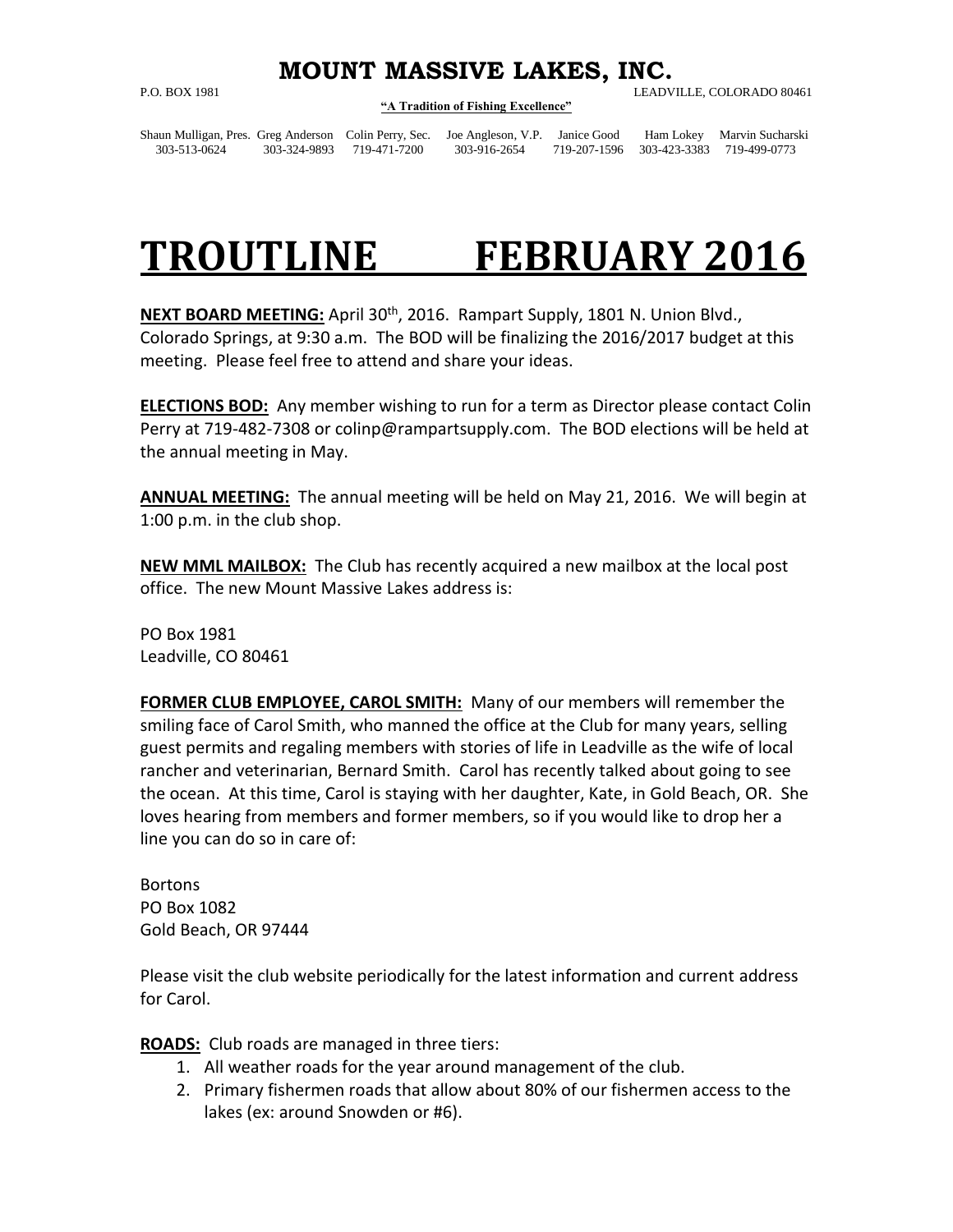## 3. All other roads.

If you have a cabin or travel the tier 3 roads be advised that, except for general maintenance once a year, these roads will not be weatherized until all the other roads are weatherized.

If members, their guests or their contractors abuse or misuse any roads the responsible member can expect to receive a bill to repair that road.

When roads become full of water, please refrain from going around the hole/puddle. We don't want to ruin the vegetation or create a bigger hole. We repair these issue areas with road base or slag when the time is appropriate.

**2016 RAINBOW STOCKING:** We will be stocking our 2016 Triploid rainbows on May 2, June 6, 27, July 5, 25, and August 15. We expect to stock 16,325 catchables this year. We will restart the super catchable program in 2017. If you would like to help stock on any of these dates, please contact Brent at 719-293-5441.

**2016 TRIPLOID RAINBOWS:** We currently have 15,313 triploids and they are 16'' long. These fish are slightly larger than the 2015 Hofers were at this time last year. We also have 2,583 Cutbows that we will also add to this stocking class, these fish are 13.5" long. We will stock these Cutbows last to utilize the summer to grow them to larger size. These fish are currently in New Pond, Pasture Pond, Pond 2, and Hatchery Pond.

**2017 KAMLOOPS RAINBOWS:** We currently have 21,551 and they are 10''. These fish will be grown all next summer to become our catchables in 2017 and we will hold back 2,500 for our super catchable program in 2018. These fish will also be part of our 2016 INAD-SLICE program. This program controls gill lice, a problematic parasite that attacks our rainbow trout. For more information about this program, please see the attachment under the Managers Corner section of the club website.

**2018 TRIPLOID RAINBOWS:** Our triploids are growing fast and they are already at 1.8". We currently have 38,584. When these triploids reach 3" this spring, we will grade them and save the biggest 28,000. Grading will allow us to keep the bigger fish, keep uniform size, and gives us an accurate number of remaining fish. These fish are on spring water which is consistently 48 degrees. As these fish keep growing, we will continue to move them into more tanks to keep them thinned out and healthy.

**2016 BROWN TROUT:** We currently have 5,250 and they are 1.2''. In 2013 and 2014 we received brown trout eggs from Colorado Parks and Wildlife. This program offered us the opportunity to provide new genetics into the Mount Massive Lakes brown trout population. Our 2016 brown trout are from MML brown trout eggs and are growing well. When these fish reach 3'', we will stock 2,695 into Lakes 6,7,8,9,10,11,12,15,18, and 20.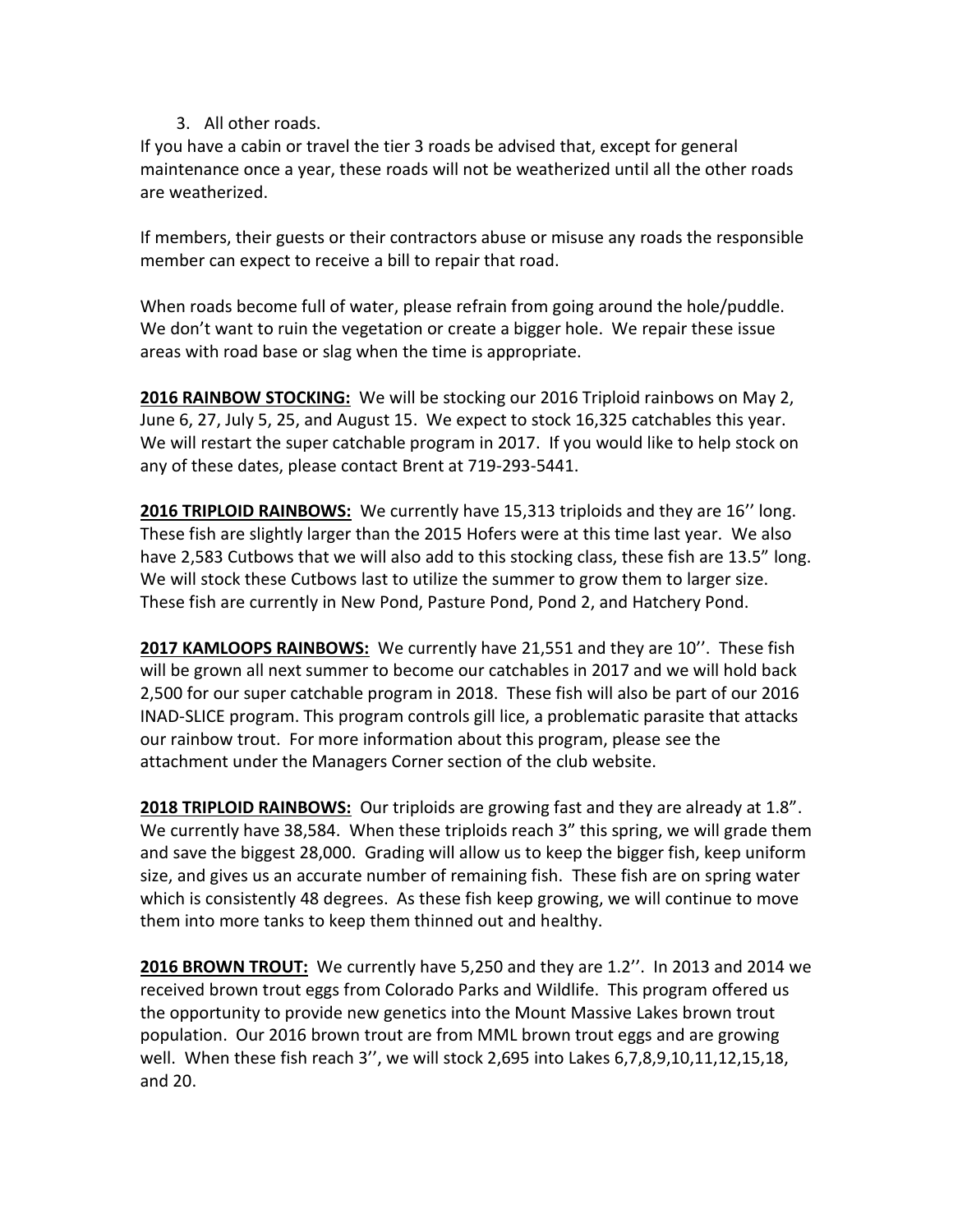**2016 CUTTHROAT TROUT:** Our cutthroat trout are growing very well. We have 3,747 and they are 3.2''. Over the past three years we have been able to start a brood stock for these fish in Lakes 5 and 12. We expect those fish to spawn and take eggs from these fish this spring. We will stock 1,350 fingerlings into Lakes 2,3,7,8,12,15,20 at ice off.

**WATER FLOWS:** Our water flows have been stable and we are still running water throughout the entire system. We recently had a snowstorm which brought about 12"- 15" of snow to the club. According to Colorado SNOTEL, the Arkansas River Basin is at 123% snowpack. Although this number is hard to relate to the club, Weston Pass has a considerable amount of snow. In order to have a good water year, we rely on late winter/spring snow storms to add to the current snowpack, along with a cool spring to allow spring runoff at a steady rate.

**FOR SALE LIST:** Is no longer part of the "Troutline" but located on the MML website. Please contact Shaun Mulligan (303-513-0624) if you wish to list a membership or other items for sale.

**MML WEBSITE:** If you have not had a chance to check out the new website, please do so at mountmassivelakes.org, password Fishing1. The "for sale section" is now up and running and also check for updates in the "Managers Corner" section for the latest news and recent activity from MML staff. We would like to thank BOD member Gregg Anderson for all the great work he has done to make this new website successful and current.

**MML VEHICLE WINDOW STICKERS:** We have new MML stickers (old ones don't need to be replaced) for members to place on the window of their vehicles. Please stop by the office next time you're at the Club if you would like one.

**NEED COPIES OF MT. MASSIVE LAKES BY-LAWS, RULES AND REGULATIONS, LAND USE APPLICATIONS AND RULES AND REGULATIONS OR MAPS OF THE CLUB?** They are available to the membership and can either be downloaded from the website or are available in plastic file holders mounted on the wall inside the Clubhouse, just to the right as you enter the Clubhouse door. If you elect to acquire them at the Clubhouse, limit one per member, please!

**LAND USE PERMIT APPLICATIONS:** Remember, if you are planning a construction project at your cabin you will need to follow Mt. Massive Rules and Regulations governing Land Use. These rules, published on the website or available at the Clubhouse, include submitting a Land Use Application to the Land Use Committee for their approval, **prior** to starting construction. The rules state **"A PERMIT IS REQUIRED FOR THE CONSTRUCTION OR INSTALLATION OF NEW CABINS, OUT BUILDINGS, ADDITIONS TO PRESENT CABINS, OR CONSTRUCTION OF SEPTIC SYSTEMS, FENCES, ANTENNAS, FLAGPOLES, SIGNS, PARKING AREAS, ROADS, CONCRETE, OR ANY**